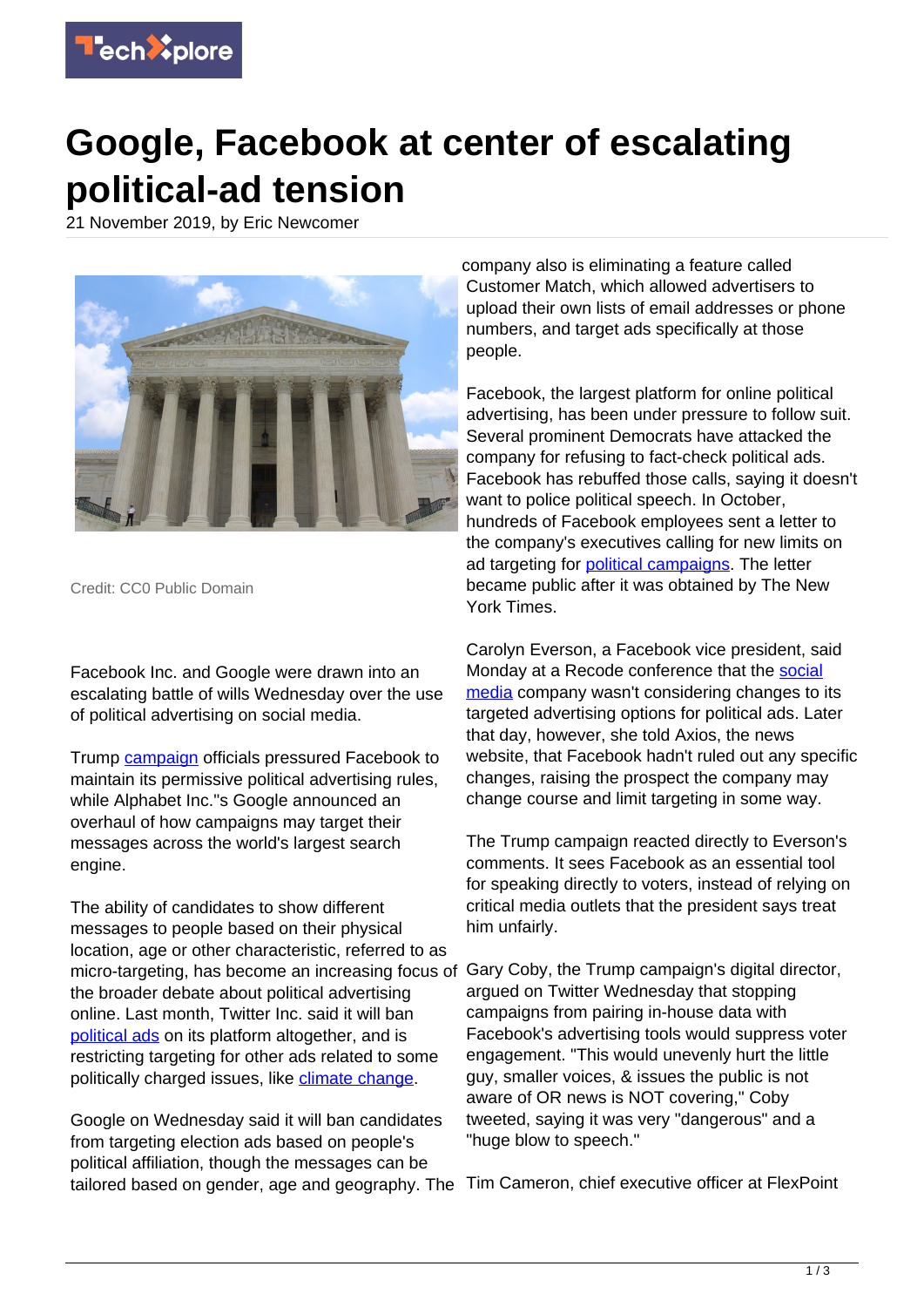

Media, a Republican media strategy firm, said the Trump campaign is likely concerned that new restrictions could result in Facebook deciding to begin fact-checking political ads. "I think the Trump campaign is looking down the road beyond this decision and are actually more afraid of subsequent characteristics. Misleading messaging can be decisions that Facebook may make," he said.

Facebook hasn't announced any changes to its policies. "For over a year, we've provided unprecedented transparency into all U.S. federal and state campaigns—and we prohibit voter suppression in all ads," a company spokesman said. "As we've said, we are looking at different ways we might refine our approach to political ads."

During the 2016 election, the Trump campaign ran 5.9 million different versions of ads, constantly testing them against different groups to increase engagement, according to internal Facebook documents reviewed by Bloomberg in 2018. It spent \$44 million on Facebook in the six months before the 2016 election. So far in 2019, the Trump campaign has spent more than \$15 million in ads, and is the largest political spender on the platform, according to Facebook's political ad library.

Before Google announced its changes, the company touted its ability to target voters based on political affiliations, like "right-leaning," as a major selling point. "They were all heartily selling us this for years as the coolest thing since sliced bread," said Will Ritter, the founder of Poolhouse, a political advertising firm.

Google's new restrictions mean campaigns may have to spend more after losing the ability to hit key voters, Ritter added. For instance, a candidate could identify frequent Republican voters in Democratic-heavy areas of the country, and reach them with ads on search and YouTube. Now they can't.

"It's just going to increase costs because there's going to be so much waste," Ritter said.

Irene Knapp, a former Google employee who now works for Tech Inquiry, a political advocacy group focused on ethical issues related to technology, said the ability to target makes online advertising

particularly susceptible to abuse. Campaigns can test messages on certain audiences, find which ones resonate, then use tools provided by Facebook or Google to target those people with new ads while also reaching people with similar directed at specific audiences without drawing widespread attention.

"You can be seeing one message that seems fine, and your next-door neighbor can be seeing some misinformation that is cleverly targeted to produce a very different response or action," Knapp said.

Knapp said Google's Customer Match tool could be used to target racial groups, or engage in other behavior that violates the policies of the platforms. The equivalent tool on Facebook, "Custom Audiences," still exists.

©2019 Bloomberg News Distributed by Tribune Content Agency, LLC.